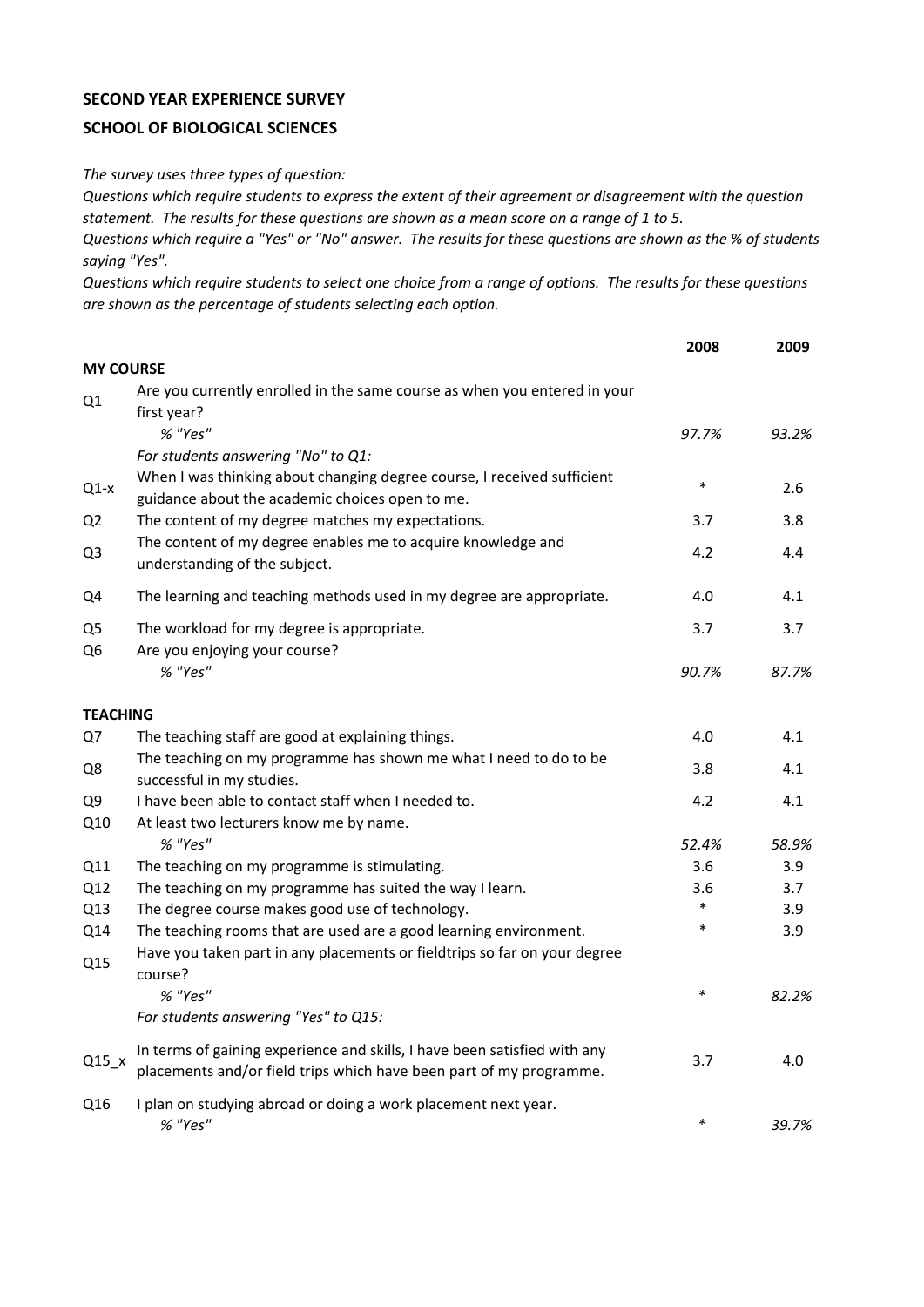|                 |                                                                                                      | 2008   | 2009   |
|-----------------|------------------------------------------------------------------------------------------------------|--------|--------|
|                 | <b>ASSESSMENT AND FEEDBACK</b>                                                                       |        |        |
| Q17             | Feedback on my work has been prompt (within three weeks of submission of<br>the work).               | 3.2    | 3.5    |
| Q18             | Feedback on my work has helped me in my learning.                                                    | 3.4    | 3.6    |
| Q19             | The criteria used in assessing work were made clear at the beginning of my                           | 3.4    | 3.7    |
| Q <sub>20</sub> | programme.<br>I am satisfied with my academic performance on my modules.                             | 3.1    | 3.2    |
|                 |                                                                                                      |        |        |
| <b>SERVICES</b> |                                                                                                      |        |        |
|                 | Where I have used them, I have been satisfied with the following:                                    |        |        |
| Q21             | <b>Accommodation Office</b>                                                                          | 3.8    | 4.3    |
| Q <sub>22</sub> | <b>Admissions Office</b>                                                                             | 3.9    | 3.8    |
| Q <sub>23</sub> | <b>Campus Eating Places</b>                                                                          | $\ast$ | 3.6    |
| Q24             | Careers Services, Work Placement Centre, Jobshop                                                     | 3.9    | 4.1    |
| Q <sub>25</sub> | <b>Counselling Service</b>                                                                           | $\ast$ | 3.7    |
| Q26             | <b>Disability Services</b>                                                                           | 3.4    | 3.4    |
| Q27             | <b>Health Services</b>                                                                               | 4.0    | $\ast$ |
| Q28             | <b>Finance Office</b>                                                                                | 3.8    | 3.7    |
| Q <sub>29</sub> | Learning Development Service                                                                         | $\ast$ | 3.5    |
| Q30             | Queen's International                                                                                | 3.3    | 3.3    |
| Q31             | Queen's Sport (PEC)                                                                                  | $\ast$ | 3.5    |
| Q <sub>32</sub> | Student Jobshop                                                                                      | $\ast$ | 3.6    |
| Q <sub>33</sub> | <b>Student Records and Examinations</b>                                                              | 3.9    | 3.9    |
| Q34             | <b>Student Support</b>                                                                               | 3.6    | $\ast$ |
| Q35             | <b>Student Guidance Centre</b>                                                                       | 4.0    | 4.1    |
| Q36             | Students' Union                                                                                      | $\ast$ | 4.2    |
| Q37             | University Clubs and Societies                                                                       | *      | 4.0    |
| Q38             | The Students' Union has enhanced my experience at Queen's.                                           | $\ast$ | 3.6    |
| <b>ADVICE</b>   |                                                                                                      |        |        |
|                 | I have received sufficient guidance about the academic choices open to me:                           |        |        |
| Q39             | Post-admission (from Schools, Academic Staff)                                                        | 3.1    |        |
| Q40             | When I was thinking about what modules I would take in second year                                   | $\ast$ | 3.2    |
| Q41             | Now that I am in my second year                                                                      | 3.3    | 3.2    |
| Q42             | Queen's information on tuition fees and bursaries was helpful.                                       | *      | 3.1    |
| Q43             | The most useful source of information on tuition fees and financial support                          |        |        |
|                 | was:                                                                                                 |        |        |
|                 | Secondary School                                                                                     | $\ast$ | $\ast$ |
|                 | E&LB/LEA                                                                                             | *      | *      |
|                 | <b>UCAS</b>                                                                                          | *      | *      |
|                 | Queen's literature (leaflets, correspondence)                                                        | 30.2%  | *      |
|                 | Queen's website                                                                                      | 69.8%  | *      |
|                 | Other                                                                                                | *      | *      |
|                 | <b>LEARNING RESOURCES</b>                                                                            |        |        |
| Q44             | The library resources (eg, books, journals) are good enough for my needs.                            | 4.1    | 4.0    |
| Q45             | The library services (eg, borrower services, information, training) are good<br>enough for my needs. | 4.0    | 3.9    |
| Q46             | I have been able to access computers when I needed to.                                               | 4.0    | 3.7    |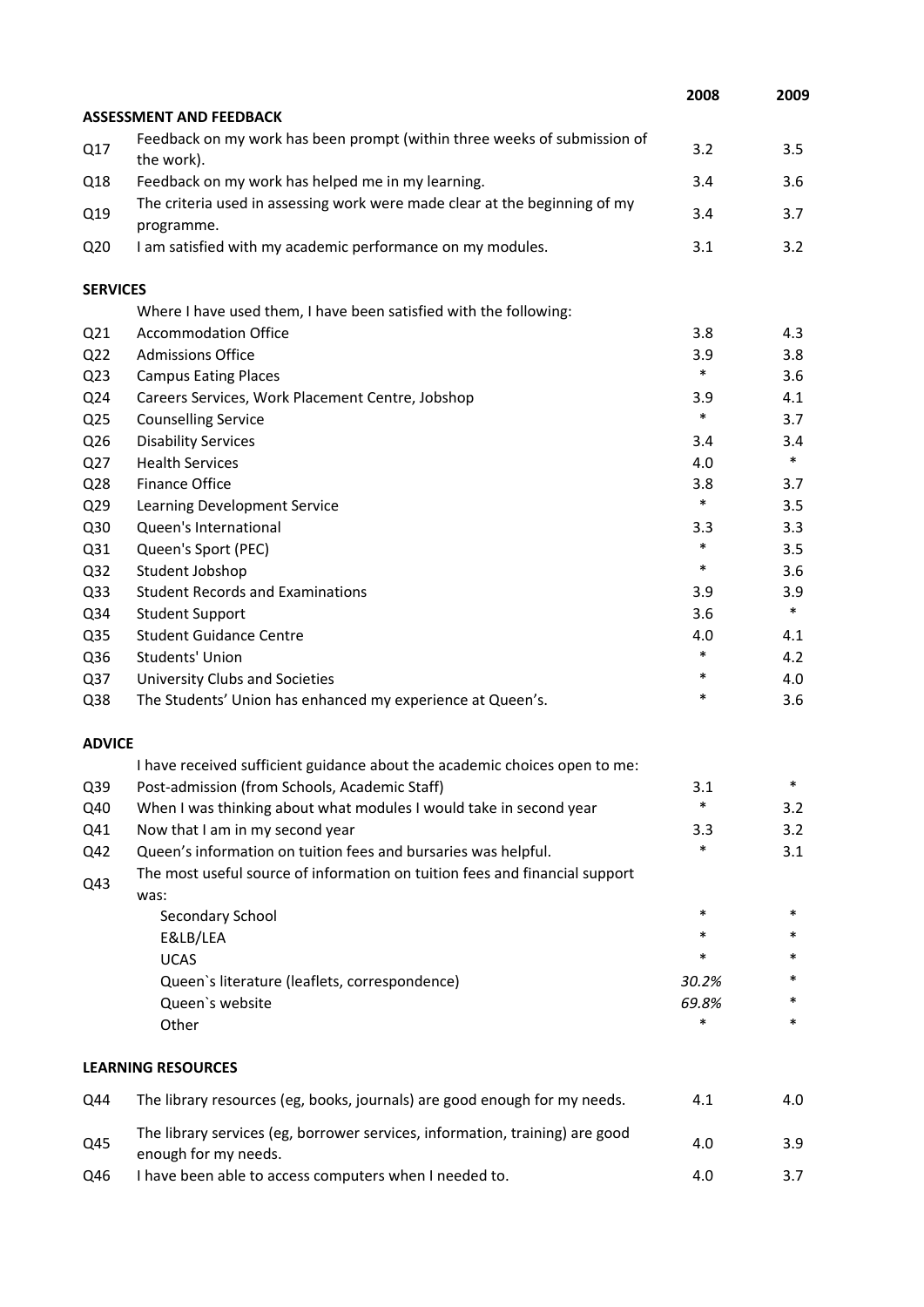|     |                                                                                                                | 2008   | 2009  |
|-----|----------------------------------------------------------------------------------------------------------------|--------|-------|
|     | <b>STUDY LIFE BALANCE</b>                                                                                      |        |       |
| Q47 | How many hours of time-tabled classes (eg, lectures, tutorials, seminars,                                      |        |       |
|     | practicals) have you had scheduled in an average week during term-time?                                        |        |       |
|     | $0-6$                                                                                                          | 2.3%   | 0.0%  |
|     | $7 - 12$                                                                                                       | 4.7%   | 9.6%  |
|     | $13 - 18$                                                                                                      | 62.8%  | 35.6% |
|     | 19-24                                                                                                          | 27.9%  | 50.7% |
|     | $25+$                                                                                                          | 2.3%   | 4.1%  |
| Q48 | How many days per week during term-time do you typically come to Queen's<br>to study?                          |        |       |
|     | 1                                                                                                              | 23.5%  | 2.9%  |
|     | 2                                                                                                              | 14.7%  | 2.9%  |
|     | 3                                                                                                              | 8.8%   | 8.6%  |
|     | 4                                                                                                              | 17.6%  | 24.3% |
|     | $5+$                                                                                                           | 35.3%  | 61.4% |
| Q49 | Where are you living while you are attending Queen's?                                                          |        |       |
|     | At Home                                                                                                        | 30.2%  | 31.5% |
|     | Other private accommodation                                                                                    | 60.5%  | 64.4% |
|     | University run accommodation                                                                                   | 9.3%   | 4.1%  |
| Q50 | Have you been required to take on employment (part-time, full-time) to<br>finance yourself through university? |        |       |
|     | % "Yes"                                                                                                        | 81.4%  | 78.1% |
|     | For students answering "Yes" to Q50:                                                                           |        |       |
|     | Q50_x Please select the number of hours you work in your job per week:                                         |        |       |
|     | $1 - 5$                                                                                                        | 5.7%   | 1.8%  |
|     | $6 - 10$                                                                                                       | 31.4%  | 16.1% |
|     | $10 - 15$                                                                                                      | 25.7%  | 42.9% |
|     | $16 - 20$                                                                                                      | 31.4%  | 30.4% |
|     | $21 - 25$                                                                                                      | 2.9%   | 7.1%  |
|     | $26+$                                                                                                          | 2.9%   | 1.8%  |
| Q51 | I find it difficult to balance academic and other commitments such as:                                         |        |       |
|     | Social Life                                                                                                    | 3.0    | 2.8   |
|     | Work (part-time, full-time)                                                                                    | 2.8    | 2.6   |
|     | Caring for others (parent, partner, children)                                                                  | 2.8    | 3.1   |
|     | PERSONAL DEVELOPMENT                                                                                           |        |       |
| Q52 | My programme requires me to work with other students.                                                          | 4.2    | 4.4   |
| Q53 | I have received sufficient advice about Personal Development Planning (PDP).                                   | 3.0    | 3.0   |
| Q54 | I am not as motivated towards my studies as I should be.                                                       | 3.1    | 3.0   |
| Q55 | I haven't done the background reading expected of me.                                                          | 3.1    | 2.9   |
| Q56 | Academic work at this level is harder than I expected it to be.                                                | 3.0    | 3.1   |
| Q57 | I feel I have made the right choice of programme.                                                              | 3.7    | 4.0   |
| Q58 | I know what I want to do when I graduate.                                                                      | 2.9    | 3.2   |
| Q59 | I am confident that my programme will lead to a job at a level that matches<br>my qualification.               | 3.5    | 3.6   |
| Q60 | I enjoy the social side of being at Queen's.                                                                   | 3.9    | 3.9   |
| Q61 | I know about Degree Plus.                                                                                      | $\ast$ | 1.8   |
| Q62 | I have been encouraged to meet with a Careers Adviser to discuss my future<br>plans                            | 2.9    | 3.7   |